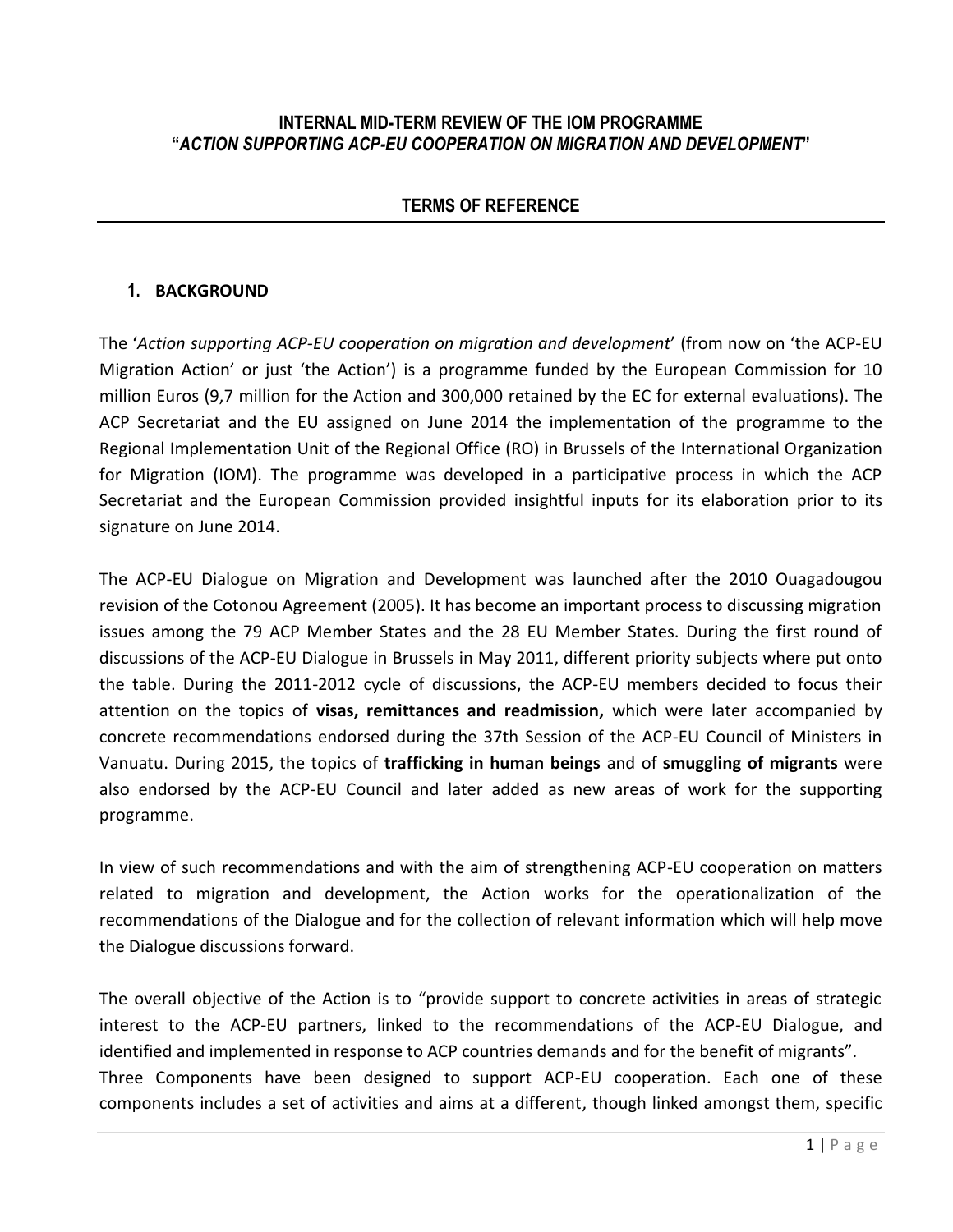objectives:

**Component 1**: Technical support facility: Support governments, public institutions and policy processes linked to migration in ACP countries, with a specific focus on the follow-up to the recommendations of the ACP-EU Dialogue, through a mechanism of tailored technical support on demand;

**Component 2**: Support to non-state actors: Ensure concrete actions at grass roots level that directly involve migrants, migrant communities, and/or non-state actors through support to relevant smallscale targeted initiatives/projects;

**Component 3**: Collect information for the ACP-EU Dialogue: Collect information and good practices related to the areas of mutual strategic interest for the ACP-EU partners and provide channels of dissemination, with a particular attention to monitoring progress and ensuring that the results achieved informs the ACP-EU Dialogue.

These three components aim together at making available comprehensive support targeting simultaneously the Government of a country and its migratory governance in order to improve the government's action and promote the dynamic contribution of the civil society in that country. A wide range of stakeholders are included in the Action and clear communication is required to ensure the appropriate dissemination of information and coordination of activities.

Managed from IOM RO Brussels with the support of five Regional Coordinators (RCs) based in five IOM Offices, Georgetown (Caribbean), Dakar (West and Central Africa), Pretoria (Southern Africa), Nairobi (East Africa) and Port Vila (Pacific), the ACP-EU Migration Action is supposed to be implemented over a 44 month period (from June 2014 to February 2018).

## **2. OBJECTIVE OF THE INTERNAL MID- TERM REVIEW**

The "*Description of the Action*" document, annexed to the contract signed on June 2014, specifies that an *Internal Mid-Term Review* (in short 'MTR') should be conducted with the aim of allowing *"any necessary adaptations of the activities and budget in order to ensure effectiveness of the Action and reflection of actual needs"*. The MTR aims at producing a set of proposed recommendations for the improvement of the programme's effectiveness. Considering 'effectiveness' as "the capability of producing a desired result', the overall objective of the *Internal Mid-Term Review* is:

*To assess the Action's overall performance and achievements vis-à-vis its desired results, thus allowing 'any necessary adaptations of the activities and budget in order to ensure effectiveness of the Action and reflection of actual needs'.*

In practice, the MTR should be designed to help the identification of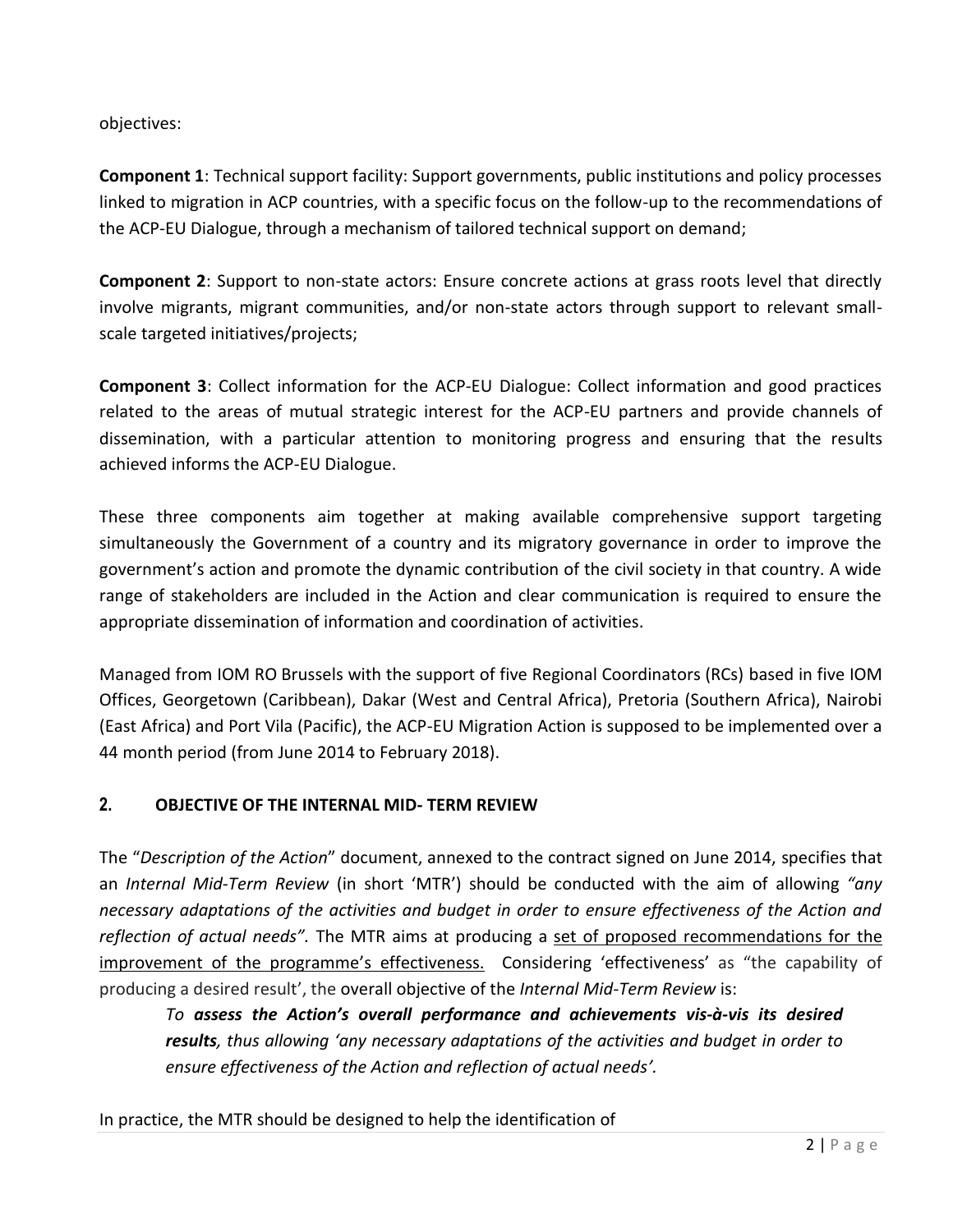- issues hampering or supporting the effectiveness of the programme and
- the necessary changes to be applied

with the aim to improve its performance vis a vis the expected outcomes, as identified by its Steering Committee, considering feedback provided by the major stakeholders and beneficiaries.

### **3. METHODOLOGY**

In the context of this MTR, the analysis of effectiveness will examine the extent to which the programme has achieved its expected objective and specific goals, as per programme' Logframe. For clarification purposes, the definition of **effectiveness** used throughout this report is "*the extent to which a project or programme achieves its objectives/project purposes or produces its desired results, taking into account their relative importance*." (IOM, 2006).

In other words, "effectiveness is the capability to produce or bring about a desired outcome or result [...] it is the efficient attainment of organizational goals and outcomes" (Stewart Clegg, 2008). More recent and straight-forward definitions include "doing the right thing" (Chaffey, 2014) and the Merriam-Webster's English language dictionary: "producing a result that is wanted; producing a decided, decisive, or desired effect". On this last definition it is clear the importance of being able to measure desired effects (previously established goals) as to see whether or not the result was achieved.



http://ec.europa.eu/smart-regulation/guidelines/tool\_42\_en.htm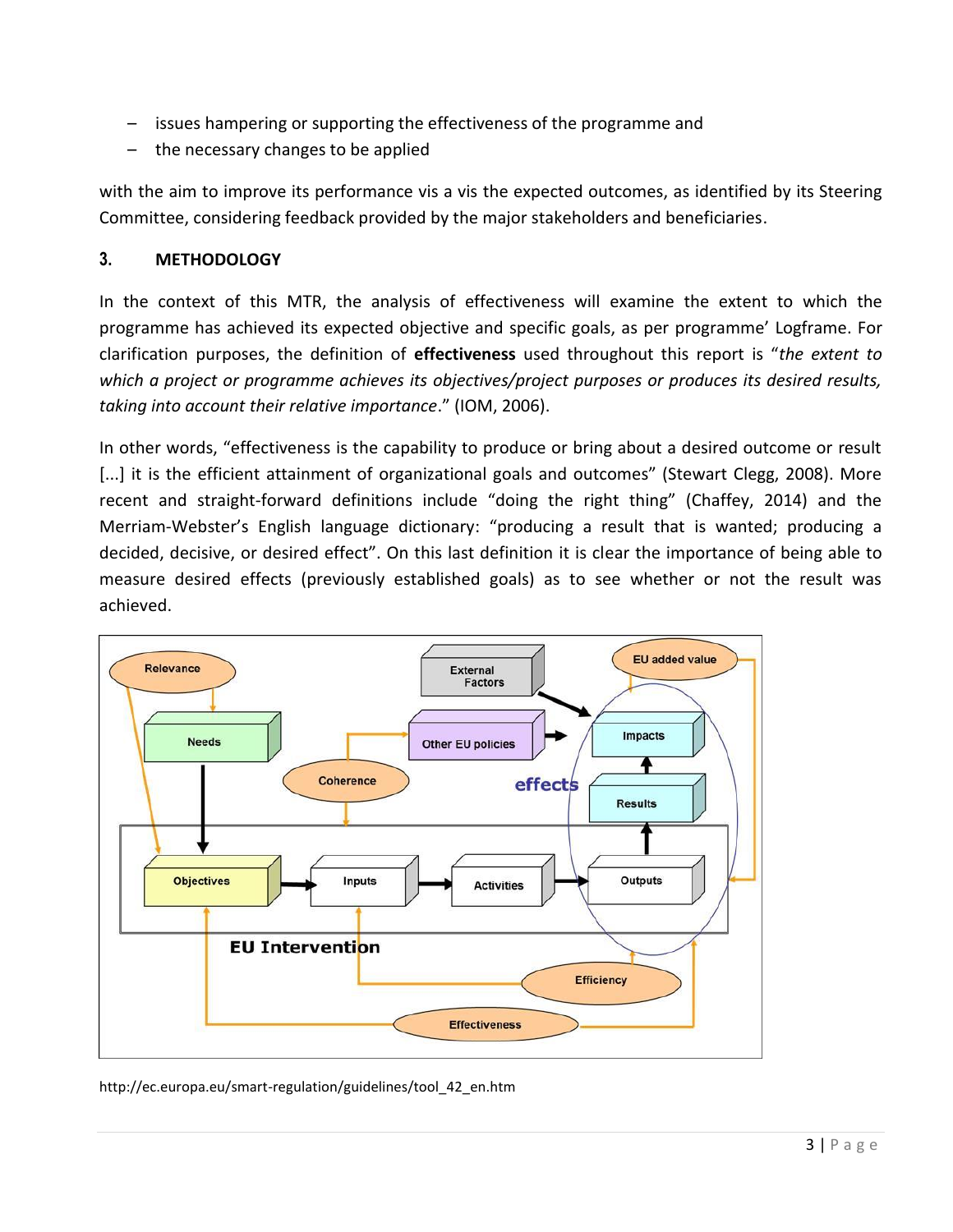In EU words, looking at the **evaluation criteria and questions, "***Effectiveness analysis considers how successful EU action has been in achieving or progressing towards its objectives. The evaluation should form an opinion on the progress made to date and the role of the EU action in delivering the observed changes. If the objectives have not been achieved, an assessment should be made of the extent to which progress has fallen short of the target and what factors have influenced why something hasn't been successful or why it has not yet been achieved. Consideration should also be given to whether the objectives can still be achieved on time or with what delay. The analysis should also try to identify if any unexpected or unintended effects have occurred."*

*Box 1: Typical examples of effectiveness questions* • **To what extent have the objectives been achieved?** • **What have been the (quantitative and qualitative) effects of the intervention?** • **To what extent do the observed effects correspond to the objectives?** • **To what extent can these changes/effects be credited to the intervention?** • **What factors influenced the achievements observed?** • **To what extent did different factors influence the achievements observed?**

http://ec.europa.eu/smart-regulation/guidelines/tool\_42\_en.htm

As per logframe, the main objective of the ACP-EU Migration Action programme is to "*provide support to concrete activities in areas of strategic interest to the ACP-EU partners, linked to the recommendations of the ACP-EU dialogue, and identified and implemented in response to ACP*  countries demands and for the benefit of migrants"<sup>1</sup> and the specific goals are:

- *1. Support public institutions and policy processes linked to migration in ACP countries, with a specific focus on the follow up to the recommendations of the ACP-EU dialogue, through a mechanism of tailored technical support on demand;*
- *2. Promote concrete action by non-state actors in areas of priority for the ACP-EU Dialogue at the local level through targeted projects in areas related to the recommendations of the ACP-EU Dialogue and the assistance provided through Component 1 with the aim of improving the conditions of migrants, their families and origin/host communities;*
- *3. Collect information and good practices related to the areas of mutual strategic interest for the ACP-EU partners and provide channels of dissemination, with a particular attention to monitoring progress and ensuring that work developed informs the ACP-EU dialogue*

In this context, the MTR will see to which extent the Action has managed to achieve these goals, taking into account their relative importance. In other words, how the Action managed to

**1. Establish and deploy a mechanism of tailored technical support on demand on the**  recommendations of the ACP-EU dialogue benefitting public institutions and policy processes **linked to migration in ACP countries;**

l

<sup>&</sup>lt;sup>1</sup> ACP-EU Migration Action Programme Logframe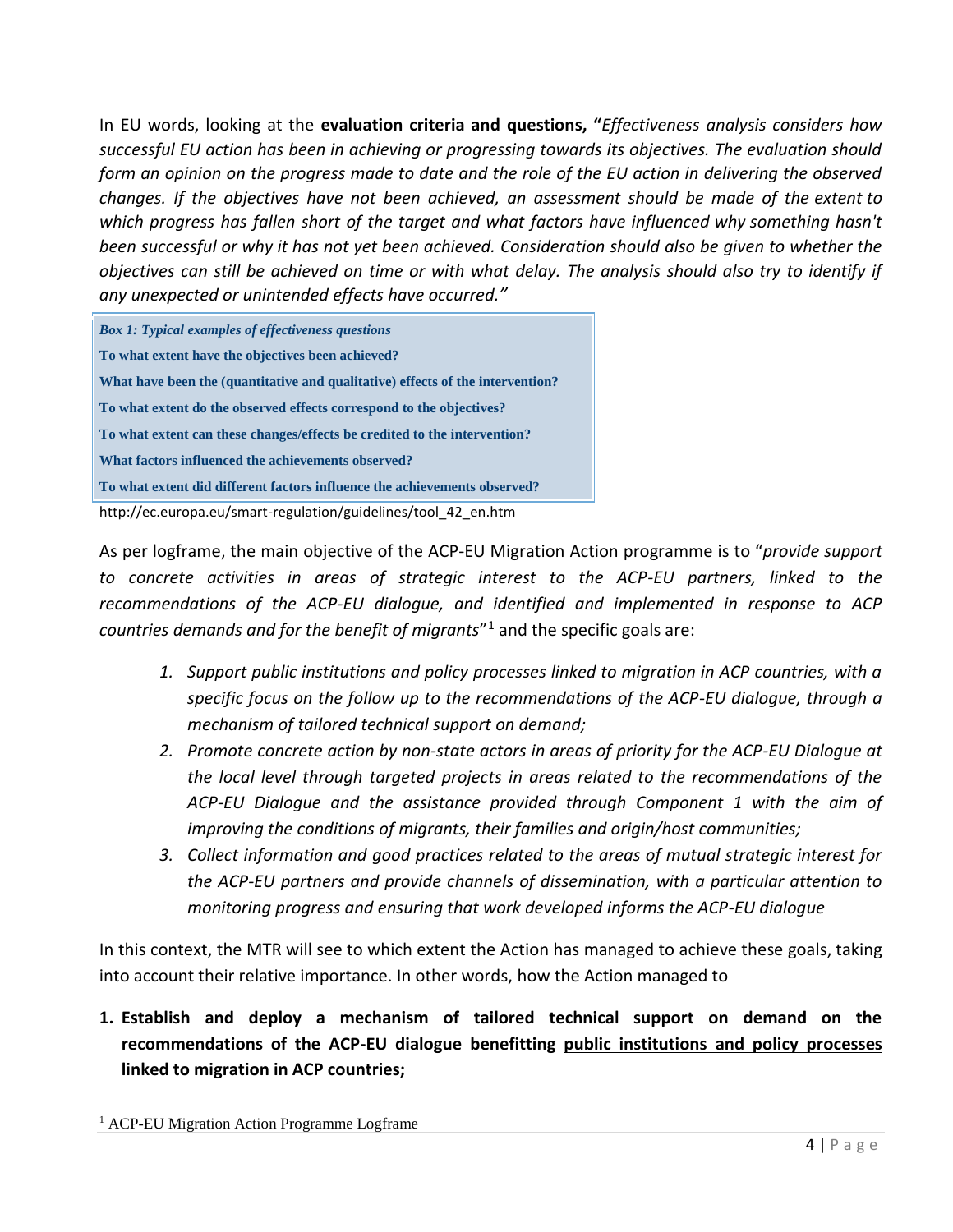- **2.** Promote concrete action by non-state actors via targeted projects;
- **3. Collect information and good practices, as well as monitoring progress and ensuring that work developed informs the ACP-EU dialogue.**

The key guiding questions to develop are:

- a. Have the **programme results** for each of the three goals expected at this stage of the programme (February 2016 – 20 months implementation) been achieved?
- b. Are the **structures (staff and architecture of the programme**) and **processes (procedures, timelines, guidelines, formats**) put in place useful and adequate to **achieve the desired goals**?
- c. What are the **major strengths** of the programme? How can they be accentuated?
- d. Major areas of challenges for the programme? How to diminish their relevance?
- e. Are the **coordination / reach out / visibility mechanisms** in place with ACP national government authorities, European Commission, the ACP Secretariat effective, the deployed experts, the IOM colleagues in the field useful and adequate to achieve the expected results for each goal?

See below table spelling out the above criteria:

#### **CRITERIA TO ASSESS EFFECTIVENESS OF THE ACP-EU MIGRATION ACTION**

| Programme            | Coordination/         |                                        | Structures (staff and   Processes (procedures,   Major strengths to |         | Maior            |
|----------------------|-----------------------|----------------------------------------|---------------------------------------------------------------------|---------|------------------|
| results              | reach out/ visibility | architecture of the $\vert$ timelines, | guidelines.                                                         | enhance | challenges<br>to |
| achieved<br>of<br>as | mechanisms            | programme) vs. the                     | formats)<br>the<br>vs.                                              |         | reduce           |
| February 2016        |                       | desired goals                          | desired goals                                                       |         |                  |
|                      |                       |                                        |                                                                     |         |                  |

The MTR will also revise on a minor scale how well resources or inputs are used to undertake activities and are converted to outputs and results (efficiency). It is in fact impossible to tackle the effectiveness of said programme without also addressing how efficient it is. Guiding questions will be:

- What measures have been taken to ensure that resources are efficiently used?
- Are the programme expenditures and the costs incurred consistent with the strategy of the programme?
- Is there any need for changes/adjustments in the programme's budget to better respond to actual programme needs?

The analysis of *desired results*/ outcomes will examine the period of implementation from January 2015 up to the month of February 2016. The methodology will consist of

a) Documentation via review of the reports, documents, materials produced by the programme vis-a-vis the guiding programmatic documents, such as the Action Description and Logframe. The analysis of the achieved outcomes will examine the initial period of implementation, covering the period from January 2015 to the month of February 2016, as to see if the planned goals, stated in the programme's Log Frame, are being achieved and if not, why;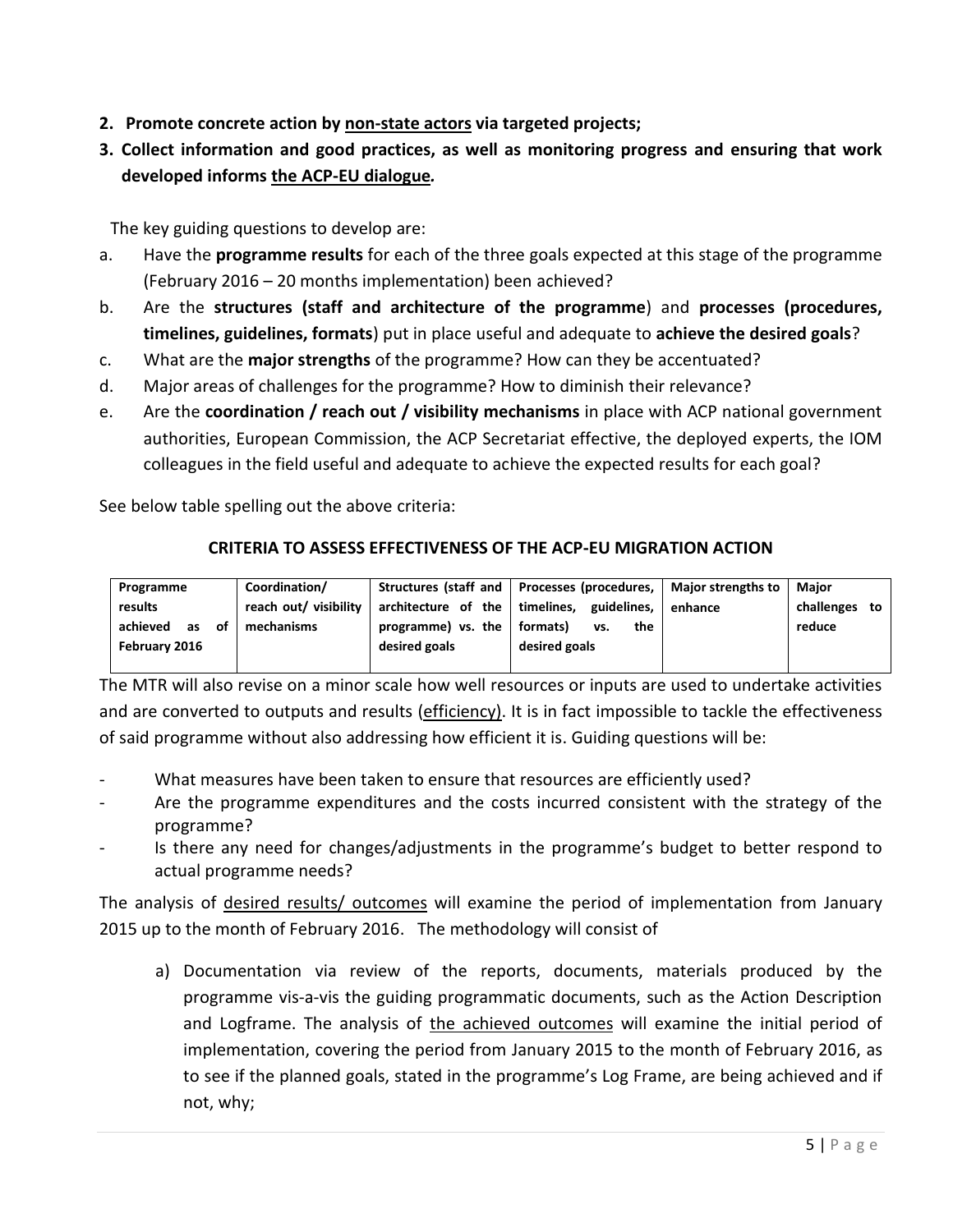b) A set of surveys with pre-defined stakeholders. The survey will adopt a collaborative approach that includes not only key stakeholders from the programme side, but also respondents from the beneficiaries' side and external consultants.

A desk review of current documents will serve to define 1) achieved results, 2) existing structures, 3) existing processes. Following this analysis, surveys will be distributed to stakeholders and target beneficiaries as to collect data. These data will help to define what adjustments are relevant to the project's current structure. This approach, defended on the United Nations Development Programme's Discussion Paper: Innovations in Monitoring & Evaluating Results (UNDP, 2013), ensures a global engagement which is vital to a thorough analysis of the project's effectiveness.

Therefore, the analysis will be conducted in two ways:

- a) By collecting primary and secondary data through the **review of the programme's documentation**, especially the Action's Description, Logframe and planning documents as to compare expected formerly planned results with current state-of-affairs. Background documents will also be analyzed and revised. Attention is also given to Minutes of Steering Committee meetings, documentation of the implementation stages (such as BA and TA reports) and other relevant reports created within the framework and scope of the programme. The desktop review serves as to highlight where the programme stands from the point of view of results vs. what was expected from its originally planned logframe. This clarifies what are the challenges and the added value of the programme from a desktop view.
- b) By means of **surveys developed for specific target groups of stakeholders**. The process of enquiring encompasses respondents from:
	- 1. ACP Government officials;
	- 2. ACP Regional Organizations officials;
	- 3. Embassies of ACP Countries in Brussels;
	- 4. Experts of the Action;
	- 5. IOM staff from Country offices supporting the implementation;
	- 6. IOM Staff of the Action in Brussels and in the regions (Regional Coordinators);
	- 7. EU Delegations in selected ACP countries where TA interventions have been implemented or where requests are currently ongoing;
	- 8. EU Permanent Representations in Brussels;
	- 9. European Commission DG DEVCO B3 staff;
	- 10. NSA counterparts.

The data collection of the surveys will happen mainly online and makes use of tools such as **34TU**[SurveyMonkey](https://nl.surveymonkey.com/) **34TU** and 37TU<sub>S</sub> Google 51TUS Forms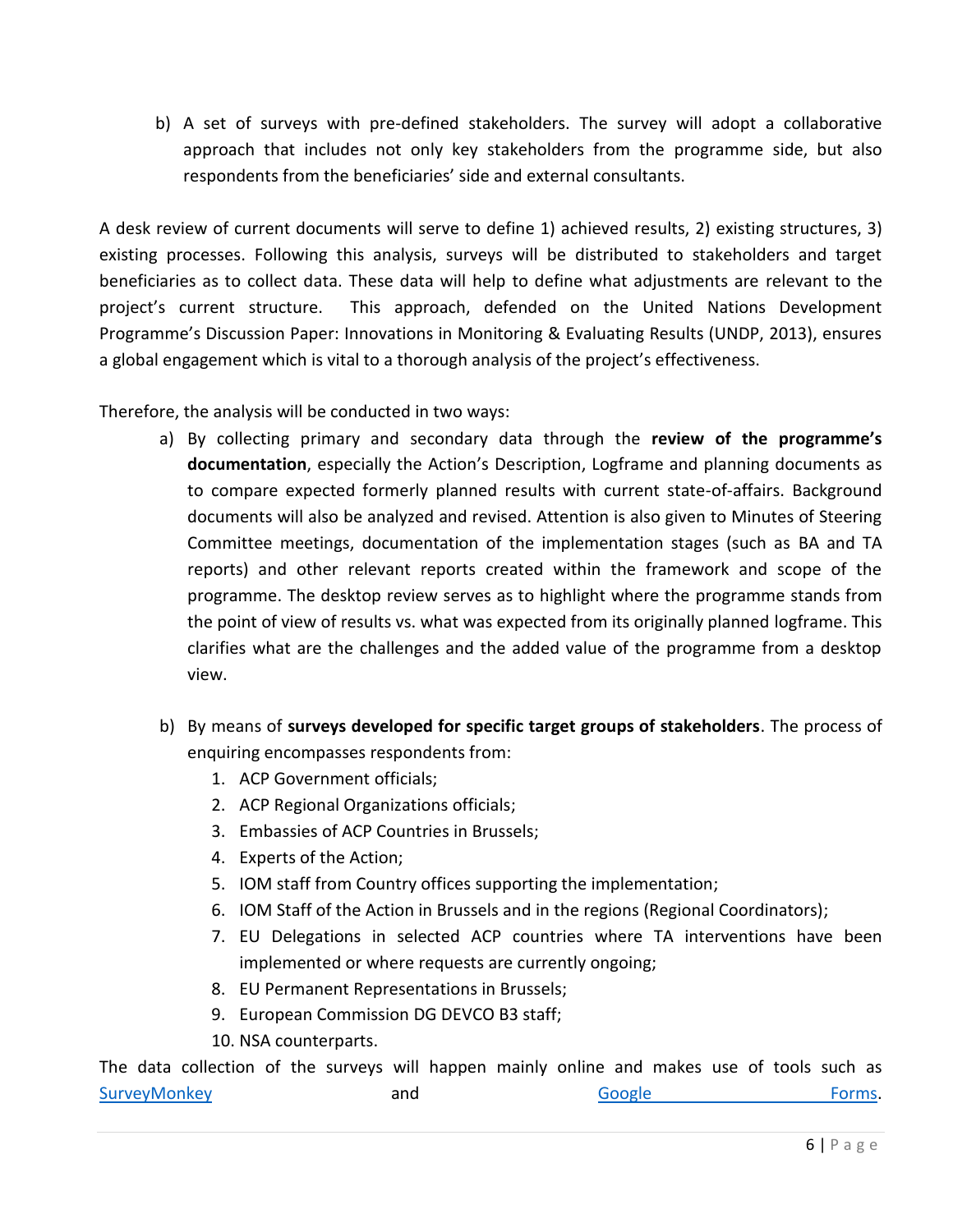**Below, a Matrix in which to visualize the process of the survey:**

| <b>KEY QUESTIONS CRITERIA / RESPONDENTS</b>                      |                                                                                            |                                                                                                  |                                                                    |                                                 |                                      |                                                                      |              |  |  |  |
|------------------------------------------------------------------|--------------------------------------------------------------------------------------------|--------------------------------------------------------------------------------------------------|--------------------------------------------------------------------|-------------------------------------------------|--------------------------------------|----------------------------------------------------------------------|--------------|--|--|--|
| Group of stakeholders/<br>beneficiaries                          | <b>Effectiveness of</b><br>structure (Brussels<br>team and RCs<br>support and<br>guidance) | <b>Effectiveness of</b><br>processes/templates&<br>guidelines for BA and<br>TA + NSA initiatives | <b>Effectiveness of</b><br>processes/<br>procedures &<br>timelines | Difficulties/<br>challenges of the<br>programme | <b>Strengths of the</b><br>programme | <b>Effectiveness of</b><br>reach out and<br>visibility<br>mechanisms | Coordination |  |  |  |
| <b>ACP Governments and Regional</b><br>Organisations             | ✔                                                                                          | $\checkmark$                                                                                     | ✓                                                                  | $\checkmark$                                    | $\checkmark$                         | ✓                                                                    |              |  |  |  |
| <b>ACP Embassies in Brussels</b>                                 |                                                                                            | ✓                                                                                                |                                                                    |                                                 |                                      | ✓                                                                    | ✓            |  |  |  |
| <b>ACP Secretariat</b>                                           | $\checkmark$                                                                               |                                                                                                  | ✓                                                                  | ✓                                               | $\checkmark$                         | ✓                                                                    |              |  |  |  |
| <b>European Commission</b>                                       |                                                                                            |                                                                                                  | ✓                                                                  | ✓                                               | ✓                                    |                                                                      |              |  |  |  |
| in<br><b>ACP</b><br><b>Delegations</b><br>EU<br><b>Countries</b> |                                                                                            |                                                                                                  |                                                                    |                                                 |                                      | ✓                                                                    | ✔            |  |  |  |
| <b>EU Permanent Representations</b>                              |                                                                                            |                                                                                                  |                                                                    |                                                 |                                      | ✓                                                                    |              |  |  |  |
| <b>Experts of the Action</b>                                     | ✓                                                                                          | ✔                                                                                                |                                                                    |                                                 |                                      |                                                                      |              |  |  |  |
| IOM Staff in the field                                           |                                                                                            |                                                                                                  |                                                                    |                                                 |                                      |                                                                      |              |  |  |  |
| <b>NSA Counterparts</b>                                          | ✓                                                                                          | ✓                                                                                                | ✓                                                                  |                                                 |                                      |                                                                      | ✔            |  |  |  |
| <b>IOM Staff in Brussels</b>                                     | ✔                                                                                          | ✓                                                                                                | ✔                                                                  | ✓                                               | ✓                                    | ✔                                                                    |              |  |  |  |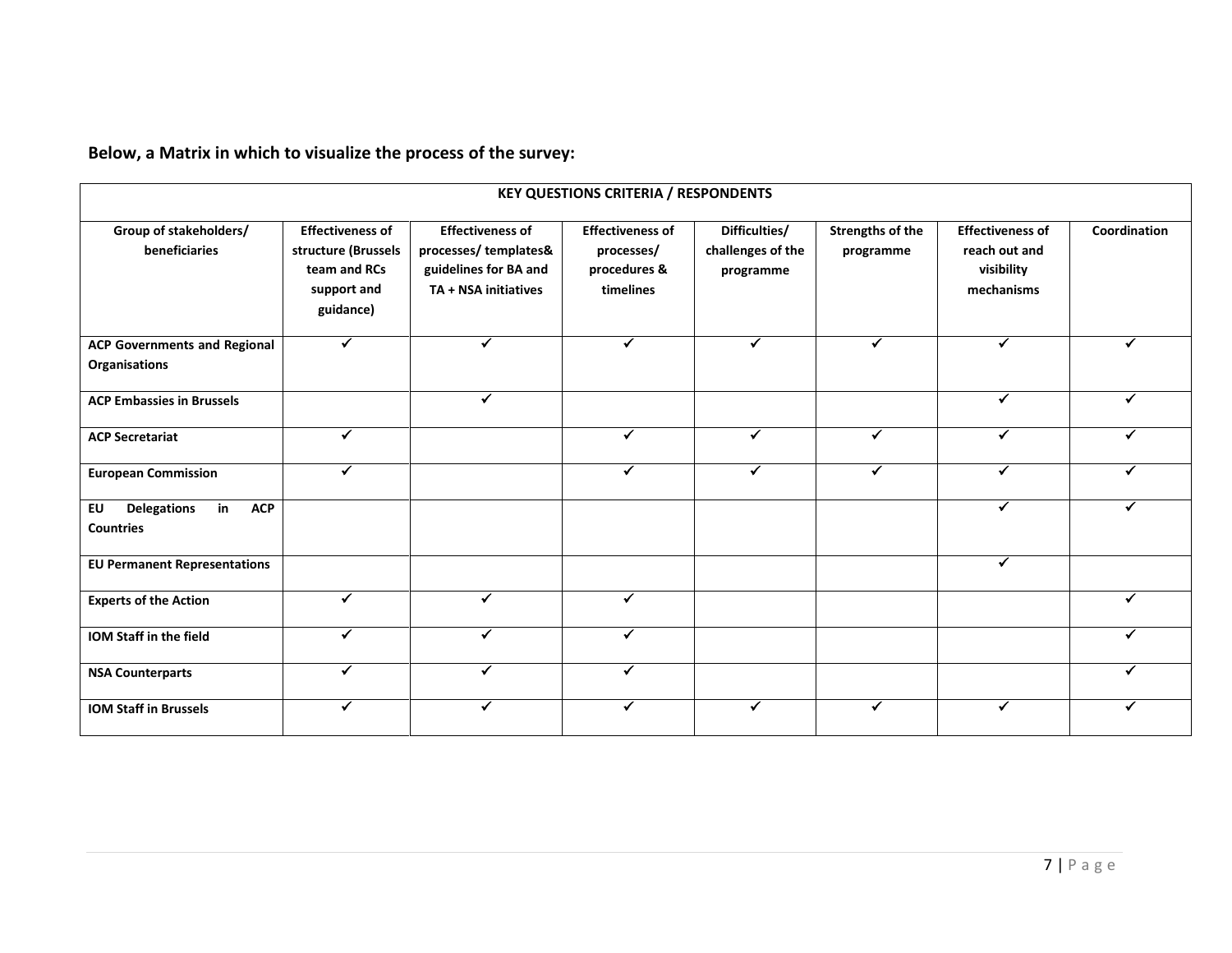The tools for such an analysis are in line with the choice of a more participatory review, which fits into the European Commission's Results Oriented Monitoring (ROM)<sup>2</sup> approach. Methodological tools such as participatory statistics, data exhaustion, and outcome harvesting (UNDP, 2013) are coupled with a set of recommendations on how to improve the performance of the Action. Data collected is then presented in the form of both a narrative report and of visual graphic information when judged necessary. Table Matrixes accompany the results analysis as to make the analysis more objective and clear.

# **4. TIMING**

In terms of timetable, the flow will be as follows:



## **5. ANNEXES**

## **a. STRUCTURE OF THE REPORT**

The suggested structure below reflects the final shape of the report. The report is structured in a way as to maximize the flow of information. It is backed by documents as Annexes. It presents the main findings through a narrative report, including graphical visual information in the form of text boxes and infographics. A financial analysis of the programme is coupled with the structural narrative analysis as to support the main findings, presented at the end in the conclusion section.

l <sup>2</sup> (Mary Hall, D.C., 2012. ROM Handbook. Results Oriented Monitoring. Brussels: European Commission)